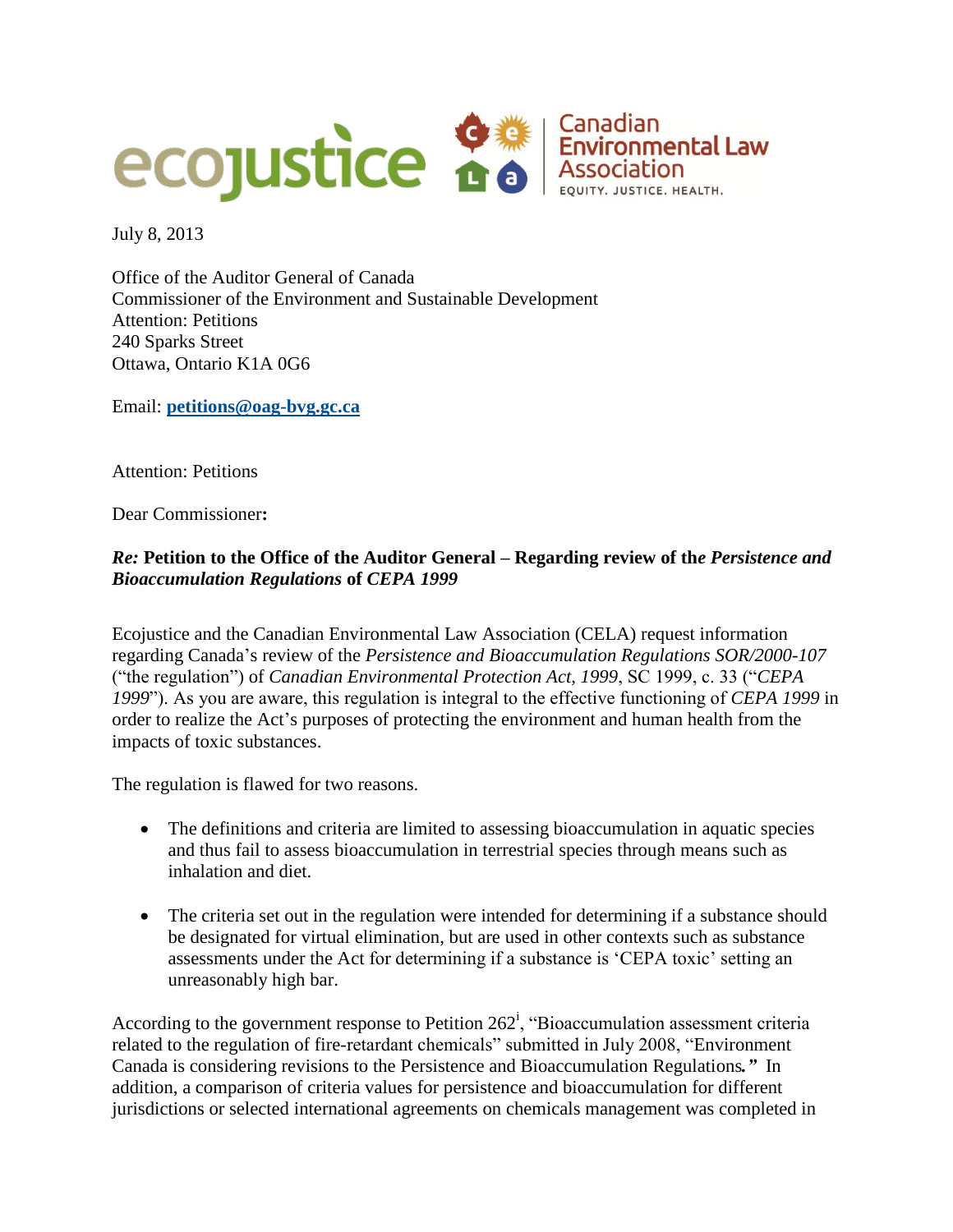2009, which demonstrated that criteria set in the regulations under *CEPA 1999* are significantly less stringent than other jurisdictions.<sup>ii</sup>

Therefore, we request the response of Environment Canada and any other relevant departments to the questions posed below.

### **Background**

### *Limitation of the regulation to finding a substance to be bioaccumulative through only water based exposures (aquatic species)*

The regulation under CEPA 1999 sets out criteria under section 4 to determine if a substance is bioaccumulative.

*"4. A substance is bioaccumulative*

*(*a*) when its bioaccumulation factor is equal to or greater than 5 000;*

*(*b*) if its bioaccumulation factor cannot be determined in accordance with a method referred to in section 5, when its bioconcentration factor is equal to or greater than 5 000; and*

*(*c*) if neither its bioaccumulation factor nor its bioconcentration factor can be determined in accordance with a method referred to in section 5, when the logarithm of its octanol-water partition coefficient is equal to or greater than* 

*5. The determination of persistence and bioaccumulation with respect to a substance under sections 3 and 4 must be made in accordance with generally recognized methods of the Organisation for Economic Co-operation and Development (OECD) or of some other similar organisation or, if no such methods exist, in accordance with generally recognized methods within the scientific community and taking into account the intrinsic properties of the substance, the ecosystem under consideration and the conditions in the environment."*

Petitioner no. 262 of July 2008 raised a number of concerns regarding the regulation. In particular, petitioner no. 262 noted the regulation's inability to assess bioaccumulation in terrestrial animals. This position is supported by academic literature.<sup>iii</sup> The petitioner describes the regulations as "water based", which is an accurate portrayal given the definitions of bioaccumulation factor and bioconcentration factor in Section 1 of the regulation as reproduced below.

*"bioaccumulation factor"*

*"bioaccumulation factor" means the ratio of the concentration of a substance in an organism to the concentration in water, based on uptake from the surrounding medium and food. (facteur de bioaccumulation)*

*"bioconcentration factor"*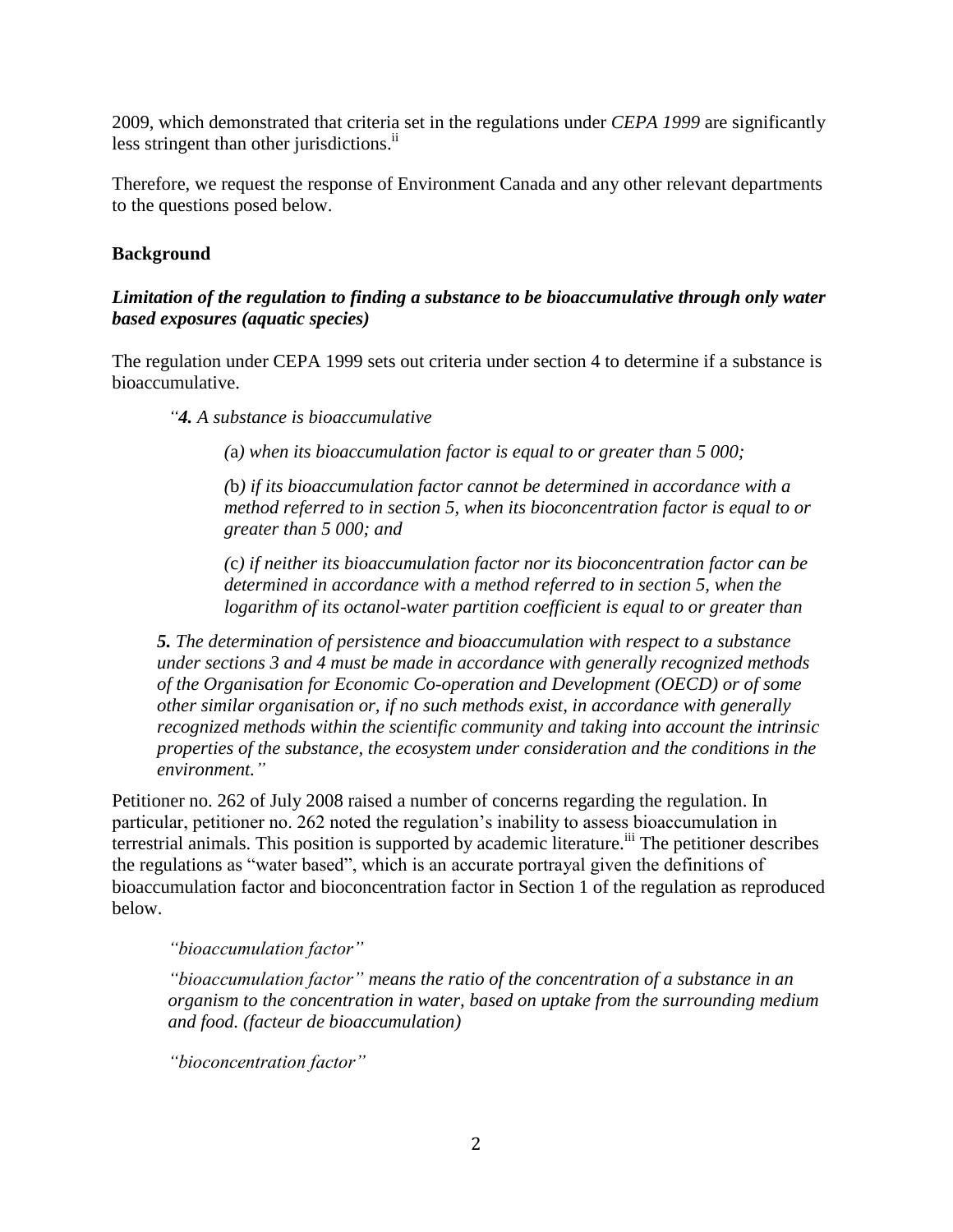*"bioconcentration factor" means the ratio of the concentration of a substance in an organism to the concentration in water, based only on uptake from the surrounding medium. (facteur de bioconcentration)*

In their response Environment Canada and Health Canada more or less agree with the petitioner on the limitations of the regulation. The following is an excerpt from the joint Health Canada and Environment Canada response to a question regarding this issue:

*"The current bioaccumulation criteria identified in the Persistence and Bioaccumulation Regulations were developed from the science of chemical bioaccumulation in fish and are mainly applicable to water-breathing organisms. As the science of bioaccumulation has progressed, researchers have demonstrated the usefulness of a variety of other measures for establishing whether food web biomagnification is occurring. Additional measures of bioaccumulation that can also be used to address the potential for chemicals to biomagnify in food webs include BMFs, trophic magnification factors (TMFs, sometimes referred to as food-web biomagnification factors), biota sediment application factors (BSAFs), and soil BAFs. However, these alternative measures are not relevant to the criteria identified in the Regulations, which are focused on aquatic BCF and BAF measures.*

*In particular, for terrestrial and aquatic/marine birds and mammals, air inhalation and diet are important sources of chemical uptake as you noted in your petition. While partitioning based on the Kow is the main chemical property affecting chemical uptake and elimination of neutral organics in aquatic water-breathers, this is not the case for air-breathers. Organism–air exchange involves lipid–air partitioning and is expected to depend on Koa. Koa provides an indication of the tendency of a chemical to accumulate in the tissues of air-breathing organisms."*

Furthermore, in their response below Environment Canada and Health Canada referred to the *Toxic Substances Management Policy* ("TSMP") as a possible vehicle for action, where the regulation is deficient. However policy cannot trump regulation.

*"Although the* Persistence and Bioaccumulation Regulations *under CEPA 1999 do not explicitly refer to measures of BMF, TMF or BSAF and do not refer to measures like Koa, concerns of very bioaccumulative substances, including those which biomagnify, are captured by the Toxic Substances Management Policy (see references 2 and 3). Developed during the early 1990s, the purpose of the Policy is to manage very bioaccumulative substances and substances which biomagnify regardless of whether the organisms are aquatic or terrestrial. Criteria in the Regulations are based on those in the Policy that guide the Government of Canada in determining whether substances should be identified for virtual elimination, or life cycle management. In keeping with this policy, actions may be taken to control substances which are shown to biomagnify, or accumulate from sources other than those which are aquatic based. This policy also provides latitude for the federal government to take action on a substance should it be shown to transform in the environment to forms which are bioaccumulative."*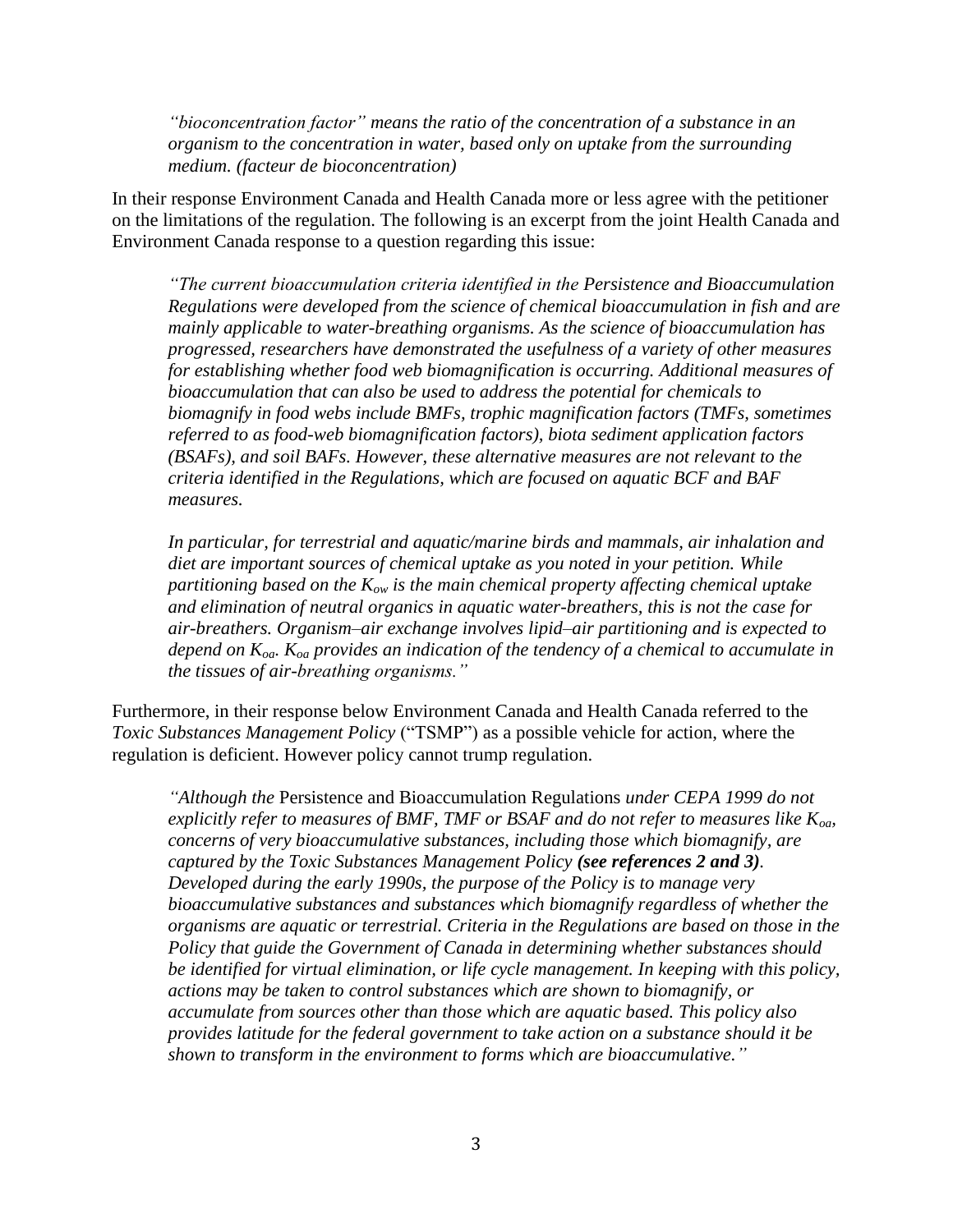In response to a question asking for the regulation to be changed to employ additional criteria to recognize uptake of a substance through media other than water, and species other than aquatic, the government responded in November 2008 with the following;

*"As mentioned previously, criteria in the Regulations under CEPA 1999 are based on those in the Toxic Substances Management Policy. Given advancements in the state of the science on persistent organic pollutants (POPs) since that time, as well as changes in domestic and international policy surrounding POPs, Environment Canada is considering revisions to the Persistence and Bioaccumulation Regulations. Such a revision would support appropriate decision making in the development of measures for the large number of substances entering the risk management phase under the Chemicals Management Plan. These discussions would give consideration to other measures which recognize uptake of a substance through media other than water (e.g., through air and diet) and organisms who breathe air, rather than water; as well as to other methods like modelling.[emphasis added]"*

It is worth noting that the European Community REACH legislation<sup>iv</sup> recognizes the other means of bioaccumulation. Section 3.2.2 of REACH states the following.

*3.2.2. Assessment of B or vB properties*

*(a) Results from a bioconcentration or bioaccumulation study in aquatic species;*

*(b) Other information on the bioaccumulation potential provided that its suitability and reliability can be reasonably demonstrated, such as:*

*— Results from a bioaccumulation study in terrestrial species;*

*— Data from scientific analysis of human body fluids or tissues, such as blood, milk, or fat;*

*— Detection of elevated levels in biota, in particular in endangered species or in vulnerable populations, compared to levels in their surrounding environment;*

*— Results from a chronic toxicity study on animals;*

*— Assessment of the toxicokinetic behaviour of the substance;*

*(c) Information on the ability of the substance to biomagnify in the food chain, where possible expressed by biomagnification factors or trophic magnification factors.*

Any revisions to the regulation should accommodate bioaccumulation through media other than water, as well as biomagnification, but **NOT** as an additional requirement for designating a substance as bioaccumulative, but as an alternate measurement for assessing the bioaccumulation of a substance such that evidence of only one of many factors (ex. BAF, BCF, Kow, BMF) is required for a designation of bioaccumulative.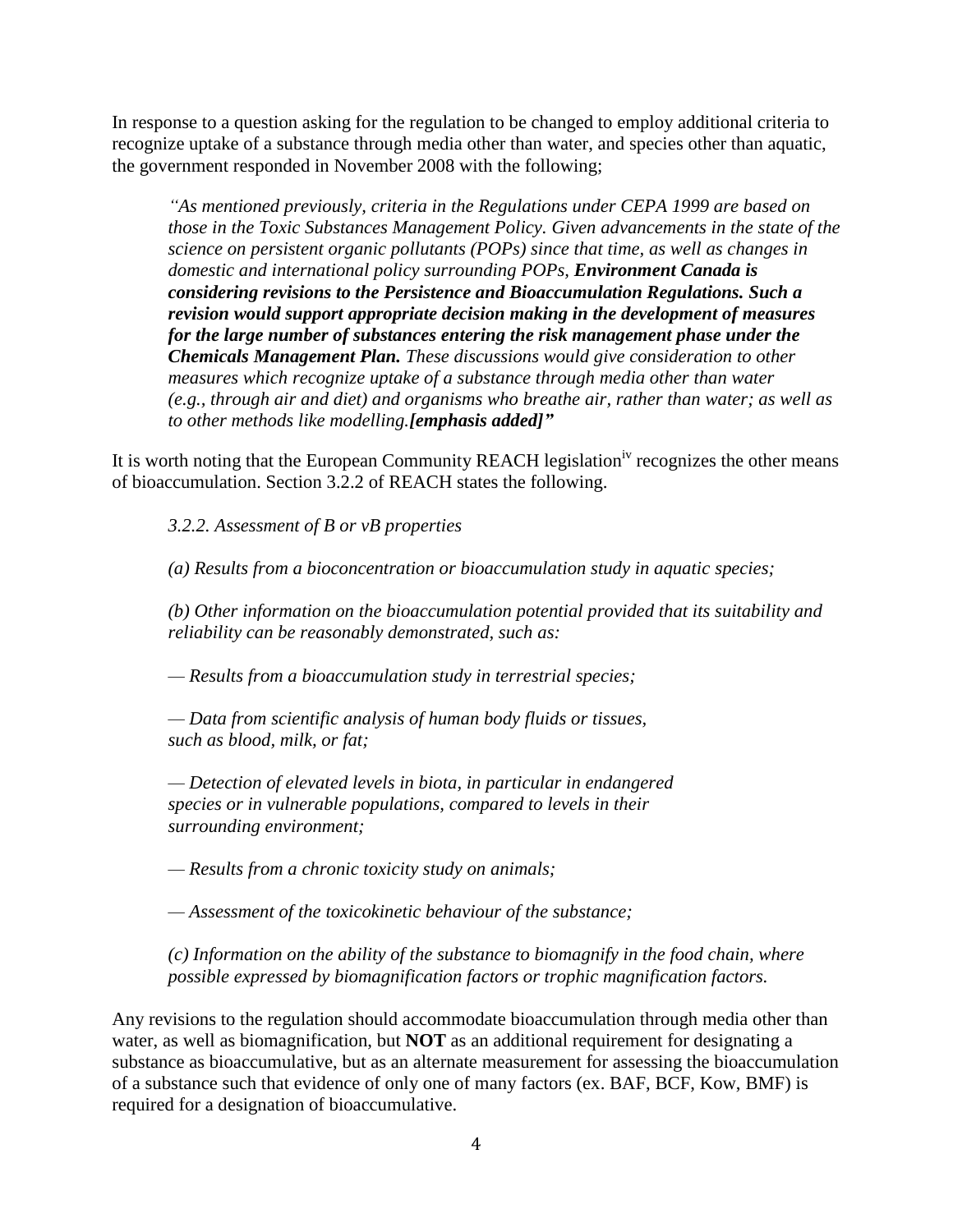## *Existing Thresholds are Too High*

Setting aside the issue of the deficiency of the regulation to address bioaccumulation through exposures other than water based, such as inhalation exposure or diet in terrestrial species, also of concern are the actual threshold levels for BCF and BAF of 5,000 set under section 4 of the regulation. By comparison to other jurisdictions these thresholds are inordinately high. Under other jurisdictions, such as the EU and US, the values set for bioaccumulation under the regulation would suggest that a substance is 'very bioaccumulative'.

While we note that the 5000 BCF and BAF thresholds are used to determine if a substance should be on track for virtual elimination (when coupled with the assessment of the persistence of a substance), the BCF and BAF thresholds are also used in screening risk assessments under *CEPA 1999* and under the Chemicals Management Policy to determine if substances are toxic, or capable of becoming toxic, under *CEPA 1999* section 64.

The lack of a lower threshold for labelling a substance as bioaccumulative has significant implications for taking steps necessary to manage chemicals. In Canada, measures may not be considered if a chemical does not equal or exceed the values for bioaccumulation in the regulation. More specifically, substances that are bioaccumulative enough to be of environmental concern such that management may be required, but not bioaccumulative enough to exceed the thresholds in the regulation used for assessing for virtual elimination, may not be designated as toxic or flagged for further assessment due to bioaccumulation concerns.

Other jurisdictions such as the US and Europe have set much lower thresholds for designating substances as bioaccumulative, but a similar threshold to that under the *CEPA 1999* regulation for an outright ban, See for example the US and Europe information summarized below.

| US TSCA $v$                        | <b>Bioaccumulative</b> | Ban pending testing  |
|------------------------------------|------------------------|----------------------|
| Bioconcentration factor $ >=1,000$ |                        | >5,000               |
|                                    |                        |                      |
| EU REACH <sup>V1</sup>             | <b>Bioaccumulative</b> | Very Bioaccumulative |
| Bioconcentration factor $  >2,000$ |                        | >5000                |

In light of the above background information we are asking the following questions regarding the *Persistence and Bioaccumulation Regulations* under *CEPA 1999*.

#### **Questions and Requests**

1. With respect to the consideration of revisions to the *Persistence and Bioaccumulation Regulations* mentioned above by Environment Canada and Health Canada in response to petition 262, please indicate if such a review has been, or is being. undertaken? If so, can you provide us with an update and details of that review, timing of completion if not yet completed, or the outcome of the review if completed? Please also include how, if any, public engagement was undertaken in this process.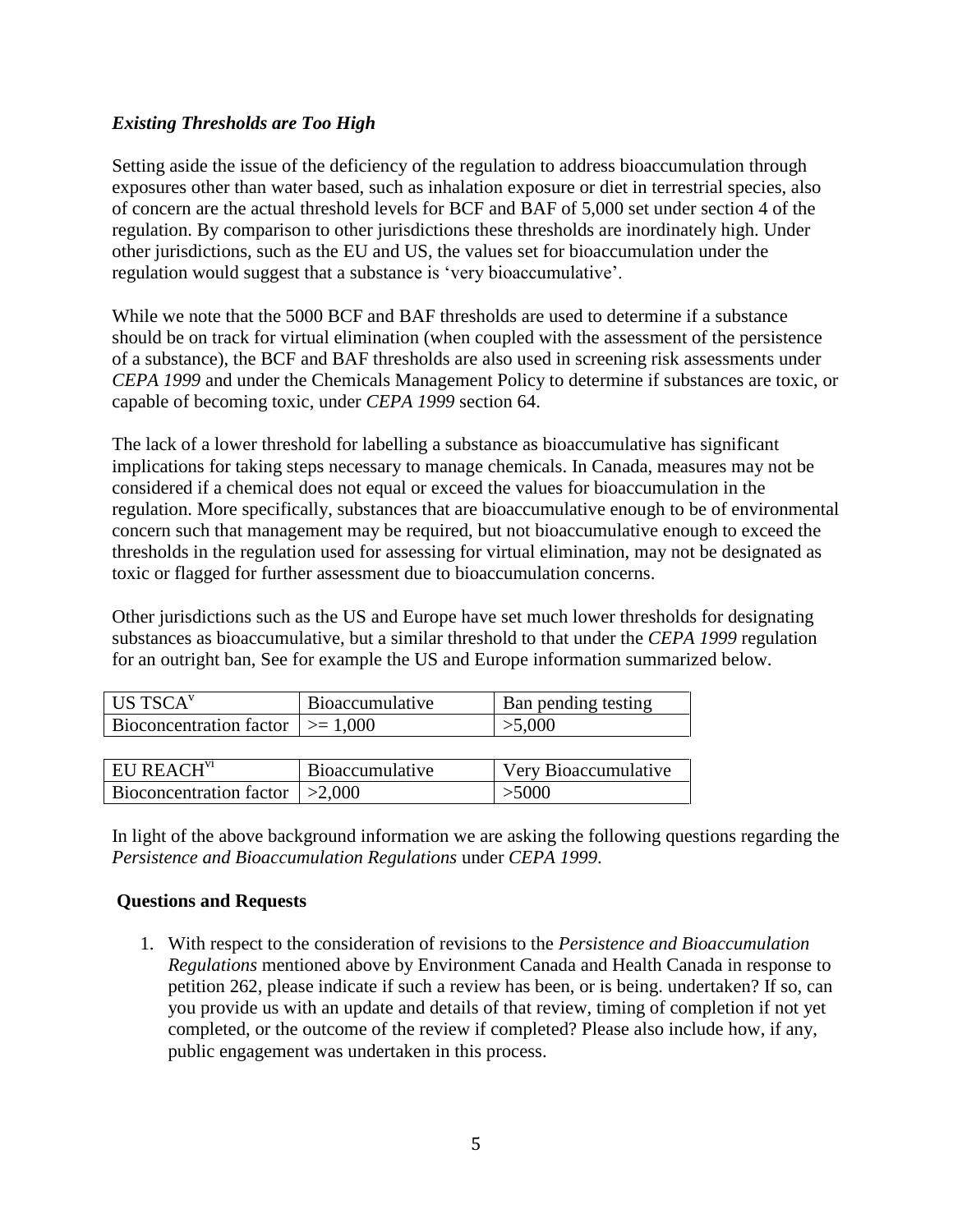- 2. If a review has not been undertaken, given the issues raised in petition no. 262 five years ago are still of concern, would Environment Canada undertake a review at this time to ensure that the regulation is strengthened to ensure all modes of bioaccumulation are recognized and assessed under the regulation? If not, please provide reasons?
- 3. Would Environment Canada revise the regulation to adopt lower thresholds to match the criteria applied by other jurisdictions to identify substances as bioaccumulative for the purpose of assessing toxicity and developing management measures without necessarily having such a threshold tied to a virtual elimination designation? Please provide the government's position on lowering the values for bioaccumulation to harmonize with other jurisdictions by establishing lower thresholds for bioaccumulation.
- 4. If Environment Canada does not agree to the revisions as requested in question 3, please provide reasons and explain how substances that are bioaccumulative, but not to such an extent that they exceed the regulatory thresholds, are managed under *CEPA 1999* for harmful environmental effects?
- 5. Please provide the name of substances that have met the criteria of the regulation. Of these substances, which ones have been virtually eliminated?

Contact for the Petitioners:

Elaine MacDonald, Senior Scientist Fe de Leon, Researcher Ecojustice Canadian Environmental Law Telephone: 416-368-7533 Association [emacdonald@ecojustice.ca](mailto:emacdonald@ecojustice.ca) [deleonf@cela.ca](mailto:deleonf@cela.ca)

Suite 401, 550 Bayview Ave. Toronto, ON Toronto, ON M5V 2L4 M4W 3X8

Centre for Green Cities 130 Spadina Ave., Suite 301

We hereby submit this petition to the Auditor General of Canada under section 22 of the Auditor General Act.